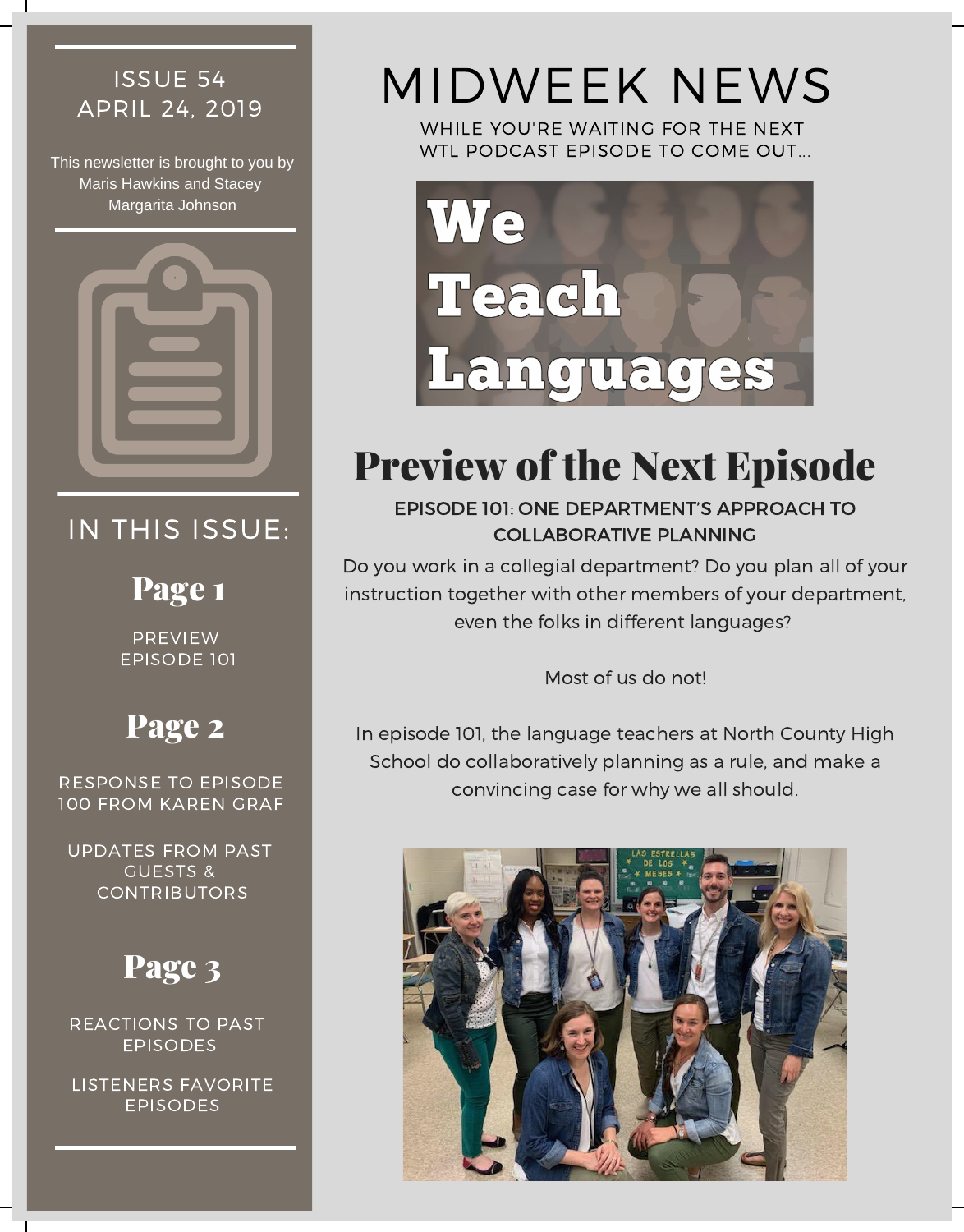### RESPONSE TO EPISODE 100: [CELEBRATING](https://weteachlang.com/2019/04/19/ep-100/) 100 EPISODES!

In this response, Karen Graf talks about how she uses WTL episodes with pre-service teachers in her language teaching methods course. You can find Karen on Twitter [@grafespanol](https://twitter.com/grafespanol)



As a language methods instructor, I am constantly working toward providing opportunities for my students to be able to do something with the content, not just know about it. To that end, several We Teach Languages podcast episodes have been an invaluable tool to connect my FL teaching candidates with experienced educators in the field, adding their voices to the pedagogy we read about or listen to, discuss, and ultimately create for their future classrooms.

For example, in Episode 69: Engaging all Learners with Leslie Grahn, she guides us through tiering different tasks by starting with the way we design the task originally and then how to scaffold down to provide supports that a student with lower proficiency might need. These include providing a word bank or the first few words of an answer or adding a challenge, such as more open-ended questions, that a more advanced learner might need. As differentiating a task for different learners is difficult even for experienced language teachers, Leslie's guidance helped break down the approach, allowed us as a class to work through the practice together with a common task, and then provided opportunity for students to modify one of their own previously designed tasks including supports and challenges for different types of learners. I also designed a scavenger hunt where students collaborated to identify an authentic resource from one of Leslie Grahn's Pinterest boards and describe a possible task that integrates that resource, taking into account the specific group of learners.

Using Episode 45: Thematic Units and Social Justice with Anneke Oppewal and Jennifer Wooten, students were able to hear concrete steps for integrating social justice themes in the language classroom. Anneke talked first about the importance of identifying authentic resources that were meaningful and comprehensible for novices, which led us to analyze unit themes from a traditional textbook and identify specific authentic resources that could provide for more diverse perspectives. For example, students found infographics describing the diversity in the makeup of families in different communities which could be used in lieu of the traditional family tree, prevalent in many beginning units of a traditional textbook. As well, students identified other authentic resources such as posters, videos, and a social media feed from a youth activist environmental group that could be integrated into a traditional unit on nature and the environment. Both Anneke and Jennifer in this episode note the value of taking even small steps in integrating social justice themes into the classroom rather than feeling as if you have to develop a full unit or nothing at all. This is especially important for FL teacher candidates as they are developing their own feel for how to design units and lessons and deciding how they want to integrate meaningful themes using the diverse perspectives and authentic resources from the target language community.

Both of these episodes and many more have provided a way to enhance the experience of my language methods students in working through the pedagogy with the help of the voices of experienced FL teachers providing real-world classroom examples and, ultimately, bringing them closer into the professional community of language educators.

Updates from Past Contributors

### **ad**  $\overline{\phantom{a}}$  $\mathbf{e}$ h $\Box$  $\mathbf{\underline{a}}$

 $\bigcup$ 

Errol O'Neill (episodes 88-89) recently published an article in CALL-EJ. It is called "Online Translator, [Dictionary,](http://callej.org/journal/20-1/O) and Search Engine Use Among L2 Students." You can find it for free at this link.

Beniko Mason (episode 52) recently published an article in the Journal of English Teaching with Stephen Krashen. It is entitled "Direct Teaching of [Vocabulary?"](http://sdkrashen.com/content/articles/2019_krashen_and_mason_direct.pdf) The article addresses the direct teaching of vocabulary as a skill-based approach.